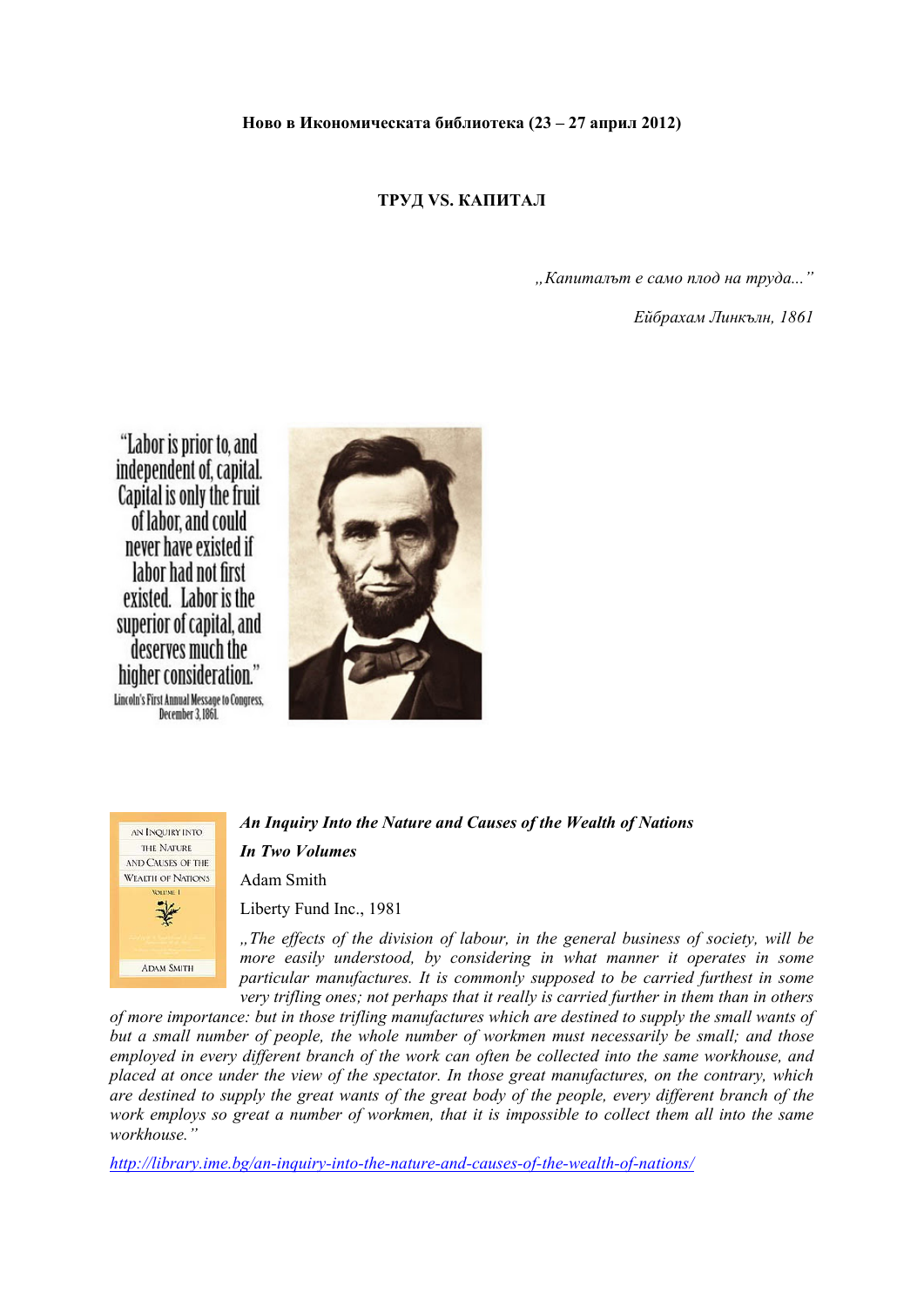

### *Богатството на народите*

Адам Смит

Партиздат, 1983

*Нито едно друго изследване не е хвърлило толкова светлина върху принципите и механизмите на икономиката, колкото "Богатството на народите". Адам Смит не просто формулира фундаментални постулати като теорията за разделението на труда или теорията за "невидимата*

*ръка". "Богатството на народите" е алфата и омегата на икономическата наука, найвсеобхватното и задълбочено изследване на същността на икономическата система, която днес наричаме капитализъм.* 

*http://library.ime.bg/bogatstvoto-na-narodite/*



*Human Action* 

Ludwig von Mises Liberty Fund, Inc., 2007

*In the foreword to Human Action: A Treatise on Economics, Mises explains complex market phenomena as "the outcomes of countless conscious, purposive actions, choices, and preferences of individuals, each of whom was trying as best as he or she could under the circumstances to attain various wants and ends and to avoid* 

*undesired consequences." It is individual choices in response to personal subjective value judgments that ultimately determine market phenomena—supply and demand, prices, the pattern of production, and even profits and losses. Although governments may presume to set "prices," it is individuals who, by their actions and choices through competitive bidding for money, products, and services, actually determine "prices".*

*http://library.ime.bg/human-action/*



### *Човешкото действие*

Лудвиг фон Мизес

ИК "МаК", 2011

*"Човешкото действие" на Лудвиг фон Мизес е несъмнено едно от върховните постижения на обществената мисъл през ХХ век . Поставяйки в основата на изследването действащият, избиращ човек, който непрекъснато решава въпроса за целите и за средствата, австрийският мислител анализира закономерностите на това действие не само в икономически, но и в широк исторически аспект. Последователно се*

*открояват и подлагат на критичен анализ през призмата на класическия либерализъм такива вечни теми, като отношението "индивид - общество" и "индивид - държава". Мизес поставя и предлага изключително логични и поради това убедителни решения за свободния, неманипулиран от държавата пазар, за ролята на свободния, доброволен обмен, за икономическата свобода и предприемачеството, за потребителите като върховни суверени на пазара, за ролята на натрупването на капитал, за конкуренцията и монопола, цените, лихвите, кредитната експанзия и бизнес циклите, за пазара на труда и заплатите.* 

*http://library.ime.bg/choveshkoto-deistvie/*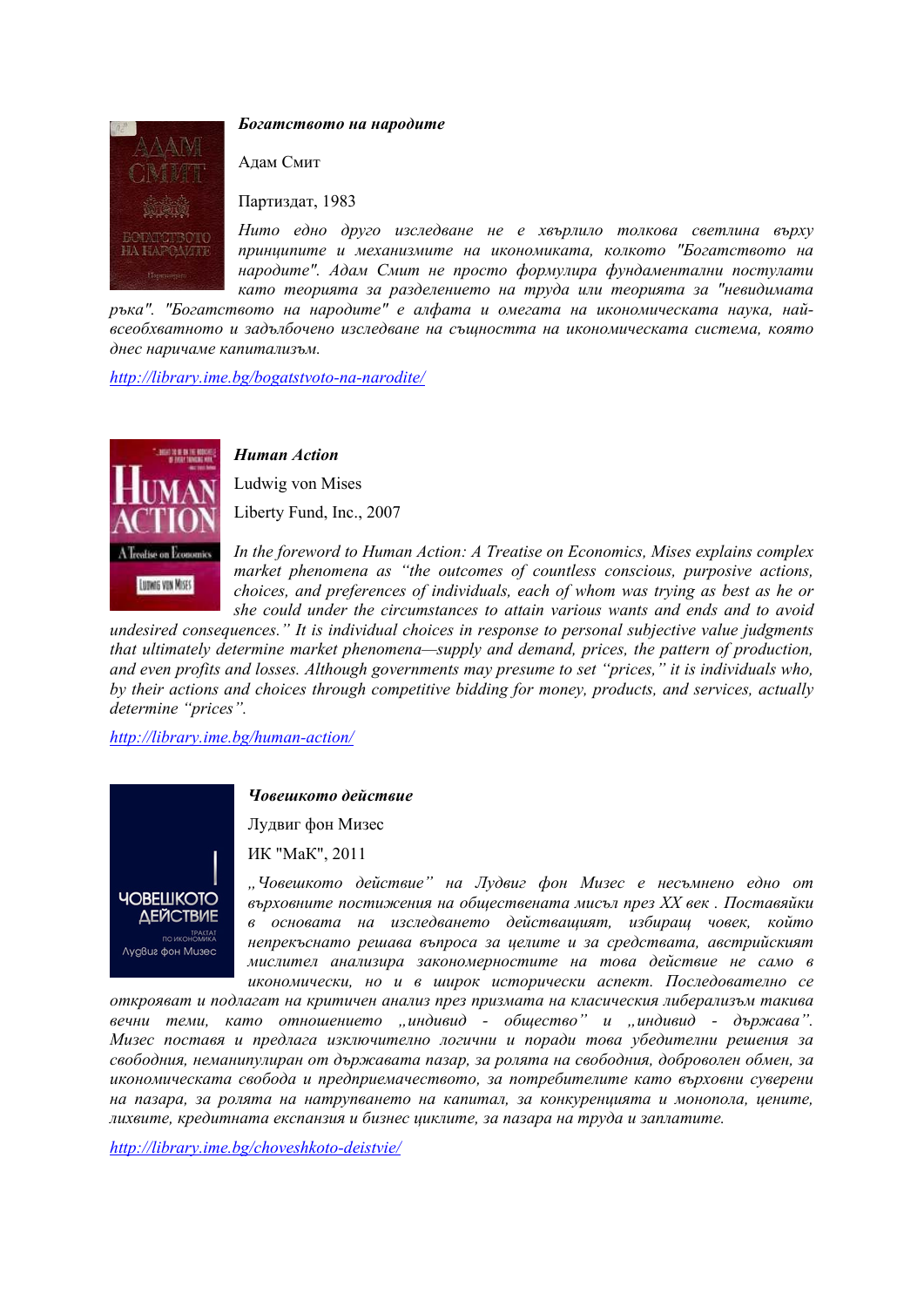### *Капиталът*



#### *Критика на политическата икономика*

Карл Маркс

Партиздат, 1988

*"Капиталът. Критика на политическата икономия." известен и като"Капиталът", е обширен трактат в три тома върху политическата икономия, написан от Карл Маркс и редактиран от Фридрих Енгелс. Книгата е критически анализ на капитализма.* 

*Единствено първият том е публикуван приживе на Маркс, през 1867 г., останалите два тома са издадени от Енгелс по бележките на Маркс. "Критика на политическата икономия" - една от ранните работи на Маркс, е почти изцяло включена в "Капиталът".* 

*http://library.ime.bg/kapitalyt-kritika-na-politicheskata-ikonomika/*



### *The Division of Labour in Society*

Émile Durkheim

The Free Press, 1964

*The Division of Labor in Society is the dissertation of French sociologist Émile Durkheim, written in 1893. Durkheim described how social order was maintained in societies based on two very different forms of solidarity (mechanical and organic), and the transition from more "primitive" societies to advanced industrial societies.* 

*...In an advanced, industrial, capitalist society, the complex division of labor means that people are allocated in society according to merit and rewarded accordingly: social inequality reflects natural inequality. Durkheim argued that moral regulation was needed, as well as economic regulation, to maintain order (or organic solidarity) in society with people able to "compose their differences peaceably". In this type of society, law would be more restitution than penal, seeking to restore rather than punish excessively. ...Unlike Karl Marx, Durkheim did not foresee any different society arising out of the industrial capitalist division of labour. He regards conflict, chaos, and disorder as pathological phenomena to modern society, whereas Marx highlights class conflict.* 

*http://library.ime.bg/the-division-of-labor-in-society/*



*Human Capital:*

*A Theoretical and Empirical Analysis, with Special Reference to Education* 

Gary S. Becker

The University of Chicago Press, 1993

*Human Capital is Becker's classic study of how investment in an individual's education and training is similar to business investments in equipment. Recipient of the 1992 Nobel Prize in Economic Science, Gary S. Becker is a pioneer of applying economic analysis to human behavior in such areas as discrimination,* 

*marriage, family relations, and education. Becker's research on human capital was considered by the Nobel committee to be his most noteworthy contribution to economics* 

*http://library.ime.bg/human-capital/*